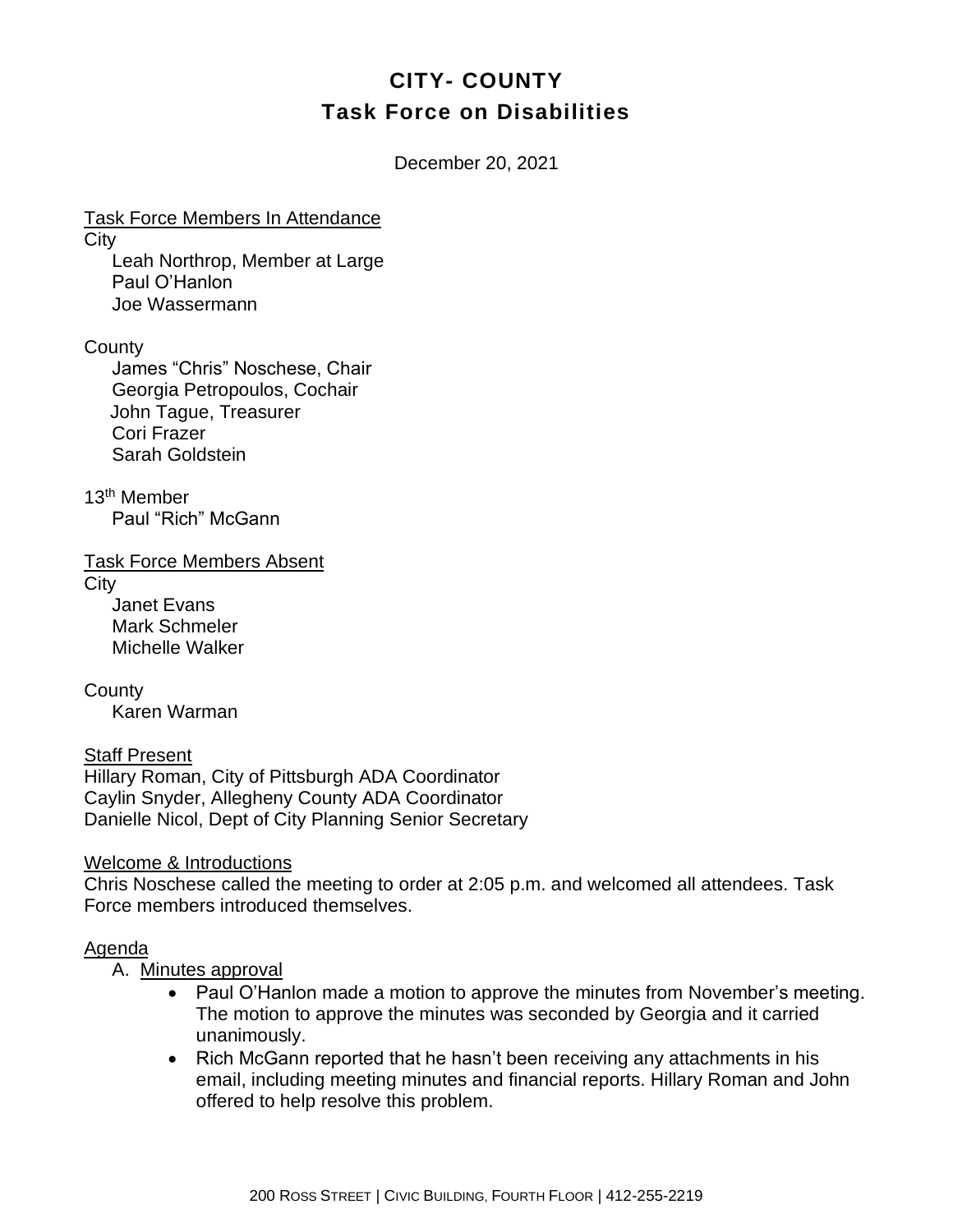- B. Treasurer's Report
	- John Tague gave an overview of the CCTFD budget balance. So far the Task Force has spent \$4127 which leaves a balance of \$8773 for the rest of the fiscal year.
	- The two major expenses thus far have been the Annual Richard Meritzer Award of \$1000 and the CLASS Community Heroes Award Dinner, costing \$800 plus interpreter fees.

### C. Events and announcements

- a. Community meeting with Mayor-Elect Gainey
	- $\circ$  John discussed setting up two meetings with the new mayor: a smaller community gathering and a larger forum along with Oakland for All.
	- $\circ$  Paul O'Hanlon sent a letter to the new administration and several other members of the community have done outreach as well.
	- o Rich requested that the group talk to Mayor-Elect Gainey about street accessibility, sidewalk dining, and sandwich boards.
	- o Chris suggested sending along a list of issues for awareness-raising and following up with specific meetings.
	- $\circ$  Cori Frazer added that having a list might not be appropriate since they don't believe that the new administration had a disability platform and may not be familiar enough with the issues.
	- o Dates and times for said meetings are not yet set.
- b. Update on Eradicate Hate Global Summit
	- o John and Leah Northrop had a call with Laura Ellsworth, a Cochair of the Eradicate Hate Global Summit about improving accessibility at the event.
	- $\circ$  Leah would like to work with event organizers to broaden their topic to be more inclusive to disability issues. They are looking for folks who would be interested in sitting on a panel discussion about these important issues.
	- o Cori suggested data sources that include the Ruderman Family Foundation, and Disability Day of Mourning organizers.
	- o John proposed a working group to return to the conversation.
	- o Sarah Goldstein offered that many issues stem from the fact that people don't want mental health institutions and similar facilities in their neighborhoods.
	- o Paul clarified that hate towards the disability community can look different than among other groups in that people with disabilities are often ignored and othered.
- D. Proposal to add previous Chair to Executive Committee
	- John introduced a proposal to add the immediate previous chair to the Executive Committee.
	- Leah and Rich agreed that this might bring a level of continuity and wisdom to the Committee.
	- John and Hillary will revise the guidelines to reflect this change and have the CCTFD vote on it in January.
	- Cori would prefer to have the language in place before voting on the proposal; John agreed to work with Cori on changing the guidelines.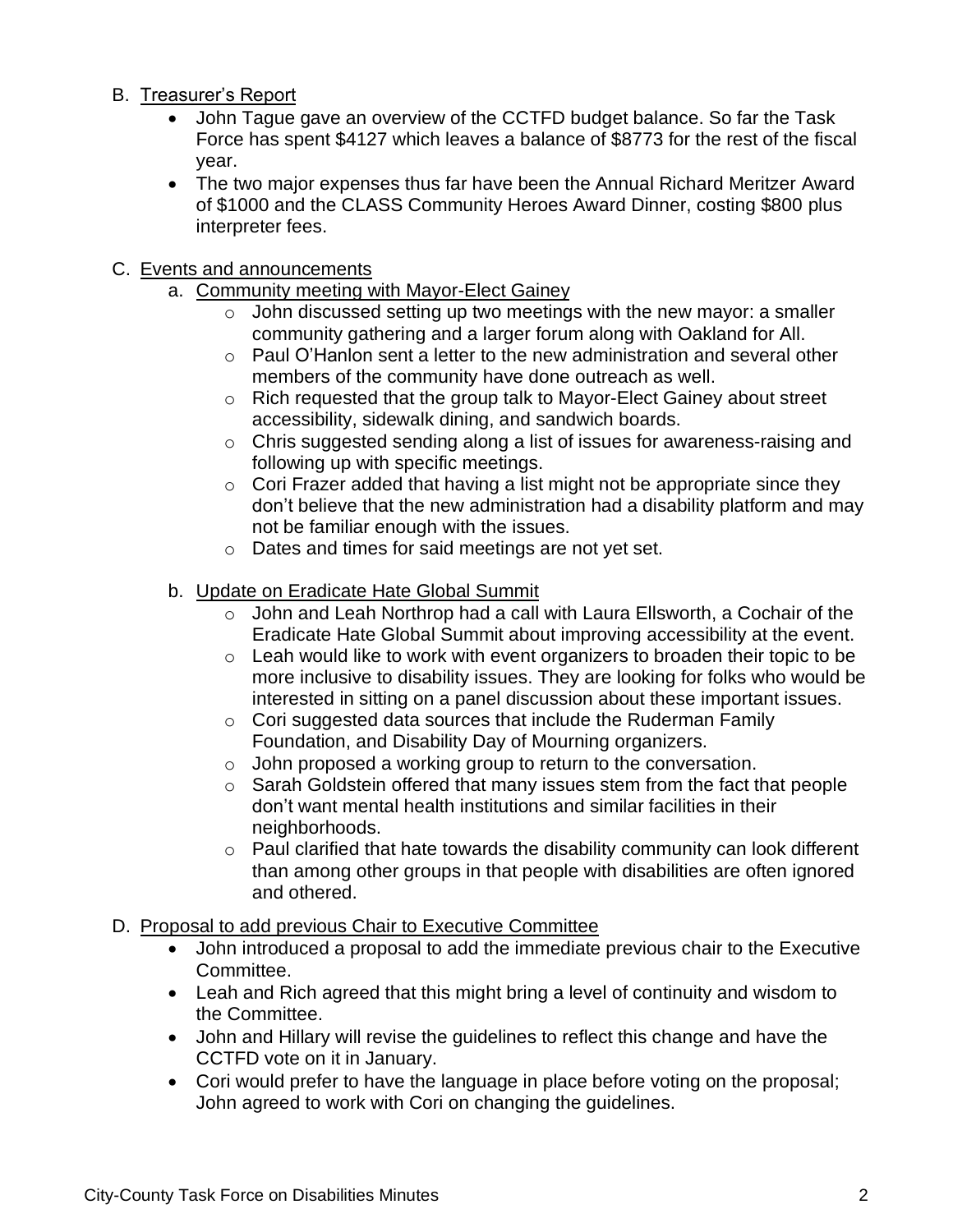- E. Dept of Human Services presentation on disability working group
	- Brenda Bulkowski from the Allegheny County Department of Human Services (DHS) under the Office of Developmental Supports introduced herself and her work. Her department primarily helps people with intellectual disabilities and autism register for and receive services.
	- The Office of Developmental Supports helps people to transition from different stages of life with appropriate services. Such services include group homes, supported living, employment, family respite, and other day to day supports.
	- There are five program offices at DHS including this office: Behavioral Health, Children, Youth, and Family Services, Area Office of Aging, and Drug and Alcohol.
	- DHS is interested in exploring the experiences of folks with disabilities and how well their offices are meeting the needs of their clients.
	- The office is looking to expand services to children and people with developmental disabilities.
	- The group shared information about all the different services available and how they might better connect with one another.
	- Paul emphasized problems of unfriendliness toward those without adequate housing in the city.
	- John suggested that the group have a brainstorming session with the Office of Developmental Supports and Brenda was amenable to that.

#### F. CCTFD employment project, continuing discussion

- Michelle Walker will chair the Employment Committee.
- Caylin Snyder will send notes about the past meeting to the group.
- G. Proposal for "Small Differences" update
	- John reintroduced a proposal for a sequel to the original film. He asked whether the group is interested in reprising the film with a focus on disability employment for its original subjects.
	- Production costs would be around \$3000 with a coordinating cost of about \$1500. Funding would come from the proceeds of the original film; it is currently being held by CLASS.
	- Paul supports this effort from the Task Force.
- H. Announcement from the Director of City Planning, Andrew Dash
	- Director Dash expressed his gratitude to the CCTFD and Hillary for their work in disability inclusion, including the Disability Service Facilitator Program.
	- He noted also that Mayor Peduto is thankful for the group's guidance over his terms in office.
	- He assured the Task Force that the department's accessibility work will continue under the Gainey Administration, including a comprehensive ADA Transition Plan beginning in 2022.

#### **Adjournment**

Rich made a motion to adjourn, it was seconded by John and the meeting was adjourned at 3:48 p.m.